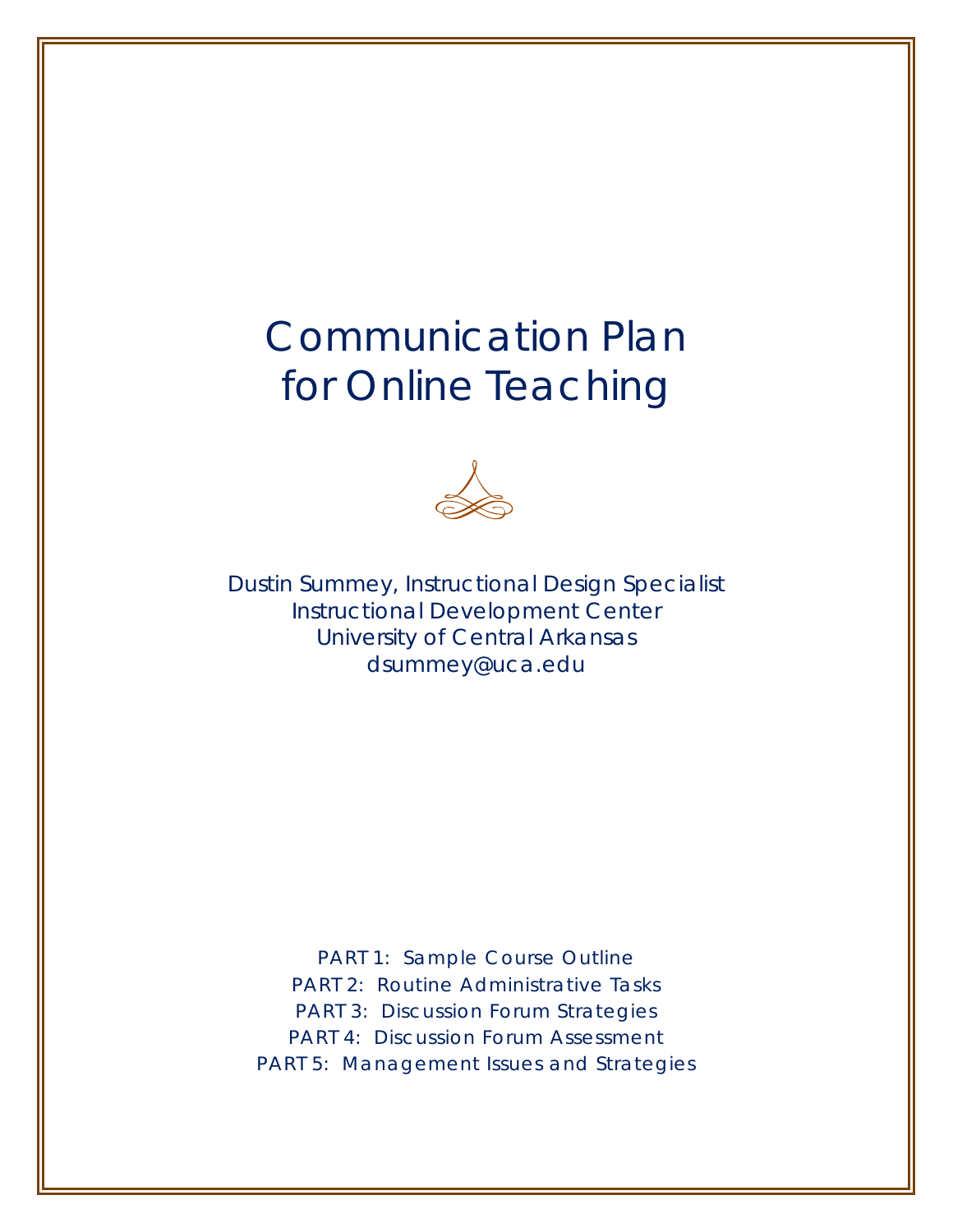## **PART 1: Sample Course Outline**

| Introductions and Virtual Icebreaker                         |  |  |
|--------------------------------------------------------------|--|--|
| Establish format of learning modules for remainder of course |  |  |
| Instructor-led Forums                                        |  |  |
| Collaborative Inquiry Projects                               |  |  |
| Student-led Forums (Entire Class or Small Groups)            |  |  |
| Collaborative Inquiry Projects                               |  |  |
| Final Projects and Presentations                             |  |  |
| (Schedule Synchronous Online Meetings)                       |  |  |
|                                                              |  |  |

## **PART 2: Routine Administrative Tasks**

Set a specific time to accomplish these tasks *daily*. Also establish and maintain regular online office hours *at least two times per week where students can make contact via chat, telephone, and web‐based videoconferencing tools such as Skype.*

- Check content area discussion forums for new posts
- Check social discussion threads (e.g., virtual café, tech help)
- Check private discussion forums and e‐mails
- Provide individualized feedback, for both acknowledgment and informational purposes
- Track student participation and contact students who have demonstrated a lack of participation over time (e.g., 10+ days)

## **PART 3: Discussion Forum Strategies**

- Personal Introduction/Virtual Icebreaker Activity
- Sample Critical Thinking Prompts
- Discussion Forum Guide for Students
- Key Facilitator Roles
- Methods for Approaching Discussion Forum Facilitation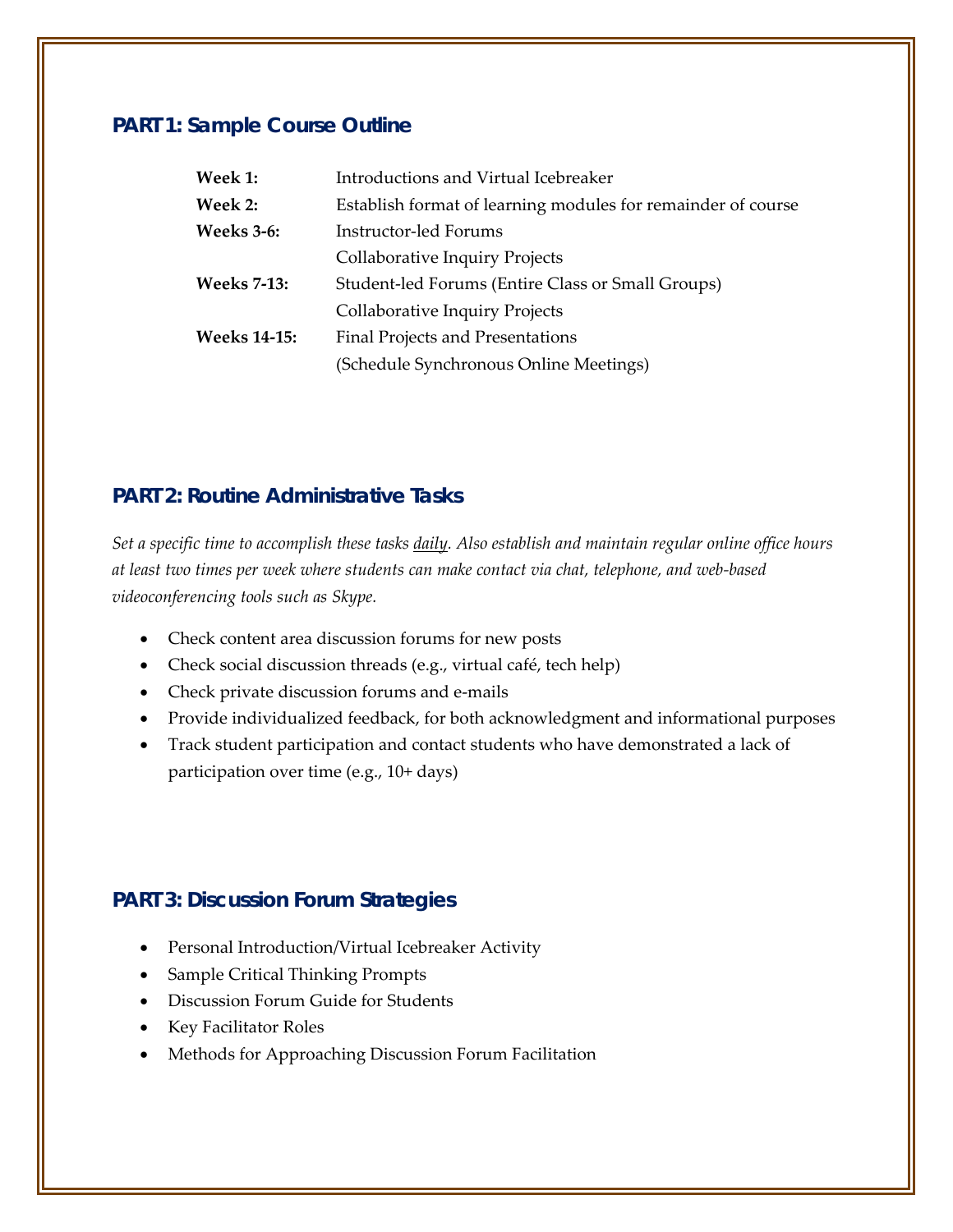## **Personal Introduction/Virtual Icebreaker Activity**

#### *Dear Students:*

Welcome to class! My name is Mr. Summey, and I am excited about our online learning adventure this semester. It is truly an adventure because you never know what direction it will take as we engage in lively discussions and use the Internet to support our research and project development. One of the many reasons I enjoy teaching and learning online is the fact that there are seemingly endless resources readily *available through the web.* 

Before we begin the first module, I think it is important to take time for us to meet each other. I will start here, and then I would like each of you to reply to my post and tell us who you are, including your professional goals and what you enjoy doing for fun. Select an avatar (picture or graphic) that represents you, and add it to your post. Also share briefly what you hope to take away from this course. Finally, take time to read other posts and respond to at least three with whom you find something in common.



*As you might guess by the graphic, I am a pianist. I enjoy all types of music. In fact, my undergraduate degree is in music education. My graduate work is in educational technology and online teaching. I taught high school for six years. My wife and I like to travel and, and we are always eager to explore new places. I look forward to getting to know each of you as we learn together this semester.*

*Mr. Summey*

#### **Sample Critical Thinking Prompts**

**\_\_\_\_\_\_\_\_\_\_\_\_\_\_\_\_\_\_\_\_\_\_\_\_\_\_\_\_\_\_\_\_\_\_\_\_\_\_\_\_\_\_\_\_\_\_\_\_\_\_\_\_\_\_\_\_\_\_\_\_\_\_\_\_\_\_\_**

Family and Consumer Sciences: *There are a variety of diet plans being promoted currently, and each* has a unique set of positive and negative aspects. What do you believe to be the best choice? Use evidence *from professional resources (e.g., research articles, etc.; not advertisements) to support your assertions. Then respond to at least one other post.*

Fine Arts: Given the assigned artwork, describe whether you consider it to be a successful work of art. *Justify your stance by discussing the literal, design, or expressive traits that would be considered from one of the three theoretical perspectives: imitationalism, formalism, or emotionalism. Then respond to at least one other post. How is another student's interpretation similar to or different from your own?*

World Literature: *What can be learned about Anglo‐Saxon culture from Beowulf? Draw insights from the literature to support your claims. Then respond to at least one other post.*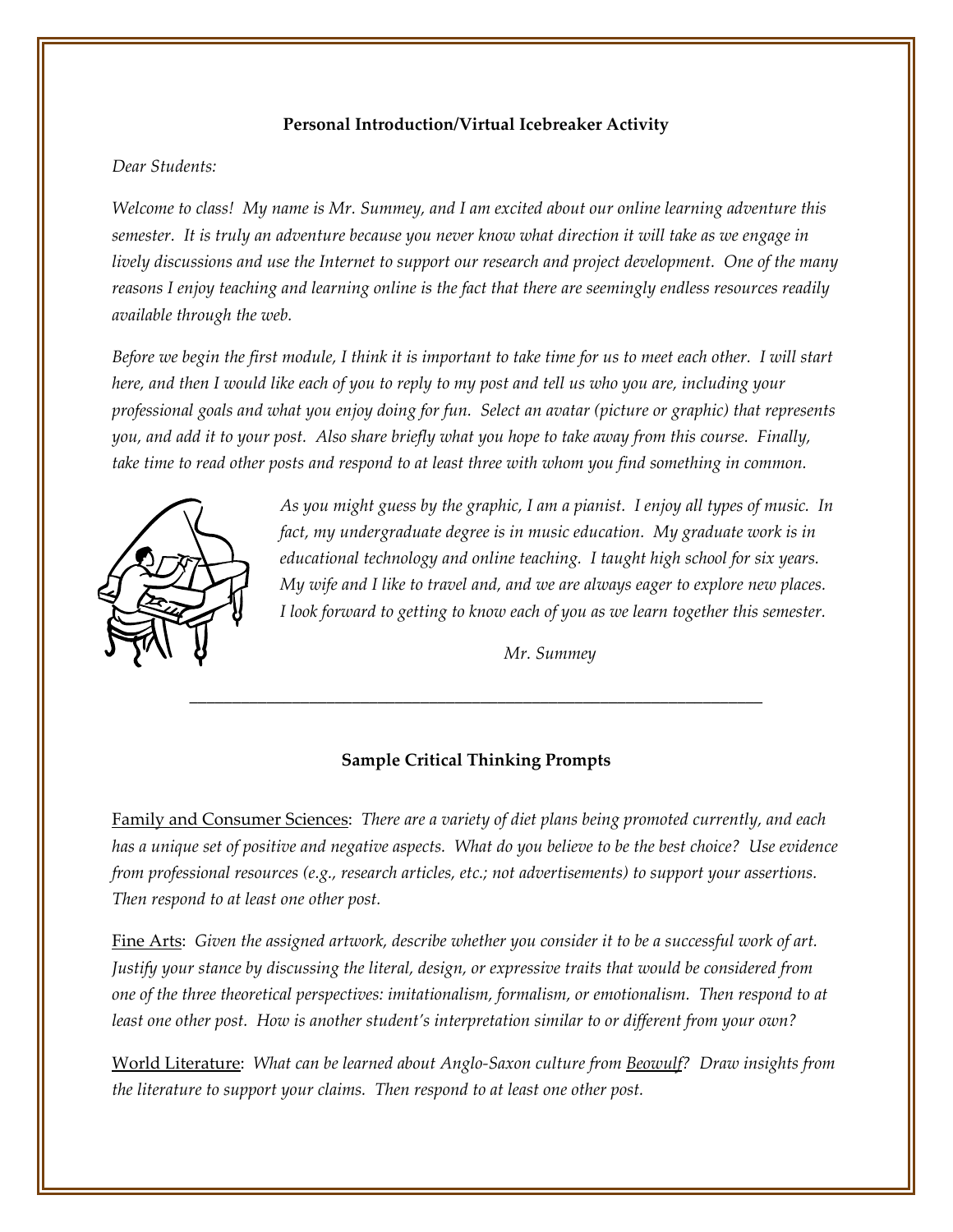Music: *How has the Internet changed the landscape of the recording industry for better or for worse?*  Think about how you access new music and learn about new artists? What role do you as a consumer *play in the music industry?*

Business: *The company you work for is considering changing suppliers because an overseas source can* provide products at a fraction of the cost of the domestic supplier. Take on the role of either supporting or *opposing the change and use data and other factual evidence to support your position.*

#### **Key Facilitator Roles**

**\_\_\_\_\_\_\_\_\_\_\_\_\_\_\_\_\_\_\_\_\_\_\_\_\_\_\_\_\_\_\_\_\_\_\_\_\_\_\_\_\_\_\_\_\_\_\_\_\_\_\_\_\_\_\_\_\_\_\_\_\_\_\_\_\_\_\_**

#### Guide on the Side

- o Avoid simply praising students' contributions
- o Draw upon elements that already exist in the dialogue
- o Highlight tensions in the discussion
- o Model an appropriate response

#### Instructor or Project Leader

- o Address content separately from technical issues and assignment concerns
- o Enlist student leaders to support their peers

#### **❖** Group Process Facilitator

- o Lead introductory, community building activities (e.g. virtual icebreakers)
- o Provide assistance to those needing extra technical assistance
- o Acknowledge diversity when planning for and facilitating instruction
- o Be authentic. Establish a personal tone with graphics and humor and in general by the way you talk/write/type.
- o Maintain a healthy rate of responding to posts.
- o Establish an active pace from the start of the course and continue to drive it through the end. Take care not to let the course lag.
- o Organize posts and discussion threads. Label message subjects logically and clearly.
- o Use the appropriate form of communication (i.e. e‐mail, public discussion forum, etc.)

#### **Reference**

Collison, G., Elbaum, B., Haavind, S., & Tinker, R. (2000). *Facilitating online learning: Effective strategies for moderators*. Madison, WI: Atwood Publishing.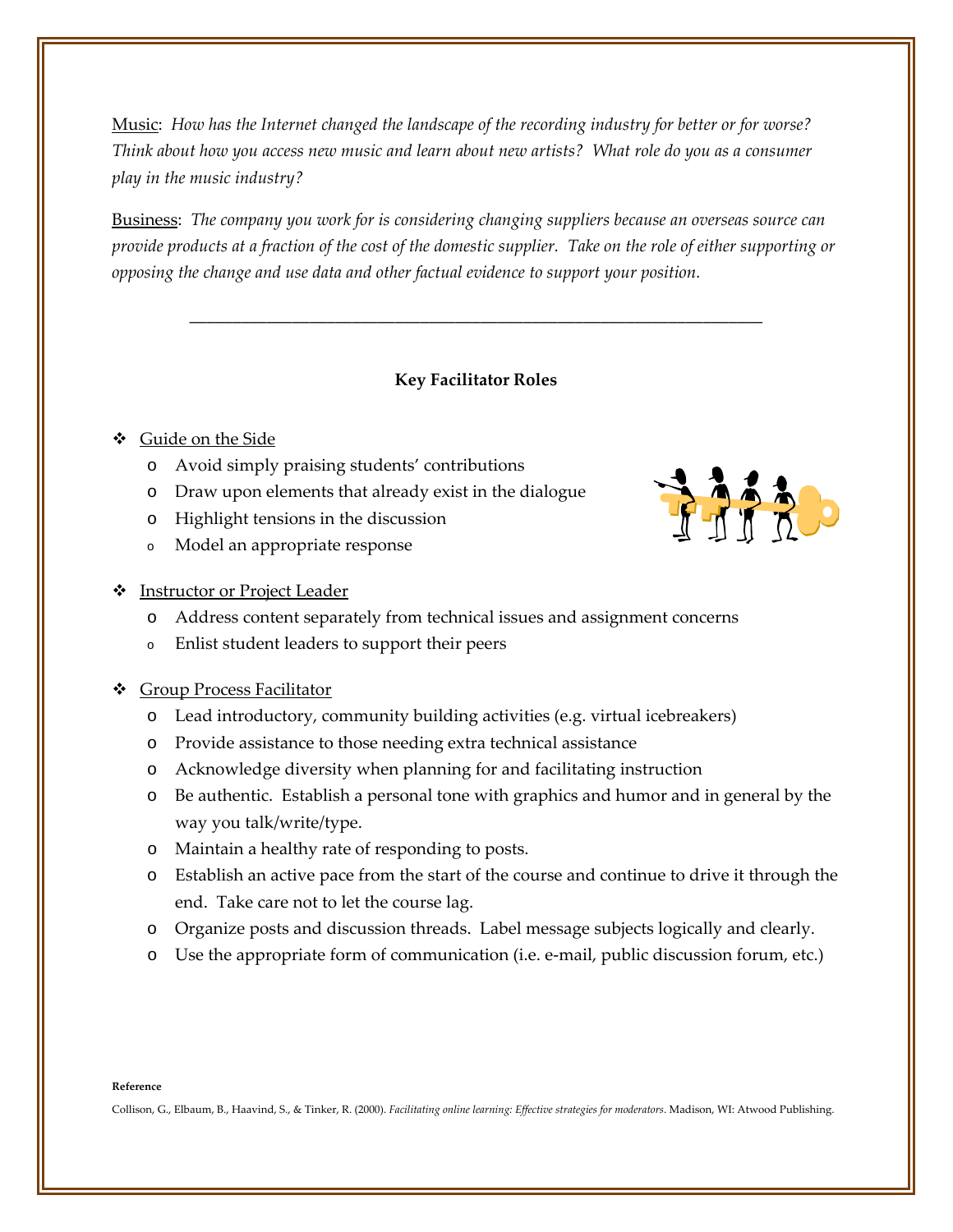#### **M Methods for A Approachin ng Discussio on Forum Fa acilitation**

#### **❖** Instructor-Led

The instructor posts a prompt and students are required to post an initial response by midweek and one or more follow-up responses to other students' posts by the end of the week.

#### **❖** Student-Led (full class)

A few students opt to each facilitate one discussion with the entire class, taking on the role of the instructor by crafting the prompt and providing moderation as needed. These student-moderators *mig ght select this option as par rt of a set of c collaborative i inquiry projec cts.*

#### **❖** Student-Led (small groups)

The class divides into groups of 4-5 people, and each student takes a turn as discussion moderator within small groups. This allows the potential for every student to lead a discussion. It is particularly useful when full-class discussion threads have a tendency to become lengthy and *over rwhelming to o follow.*

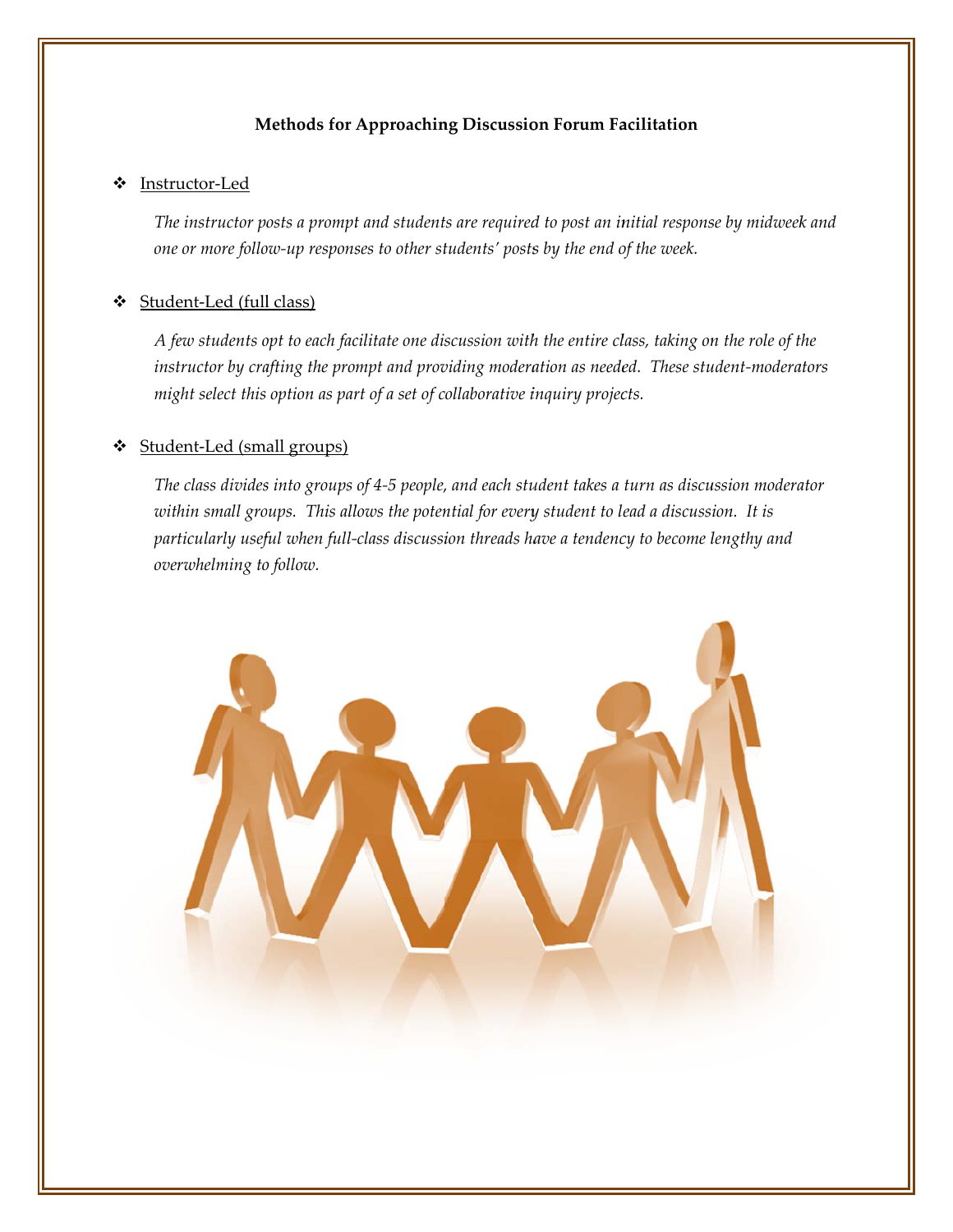# **Discussion Forum Guide for Students**

Several discussion forums have been established, and each one has a specific purpose. The instructor will monitor all of them and provide moderation if necessary. Please know that the instructor reads every post. When posting to a discussion forum, picture yourself in a classroom with other students.

#### ❖ General Expectations

- o R Remain prof fessional, res spectful, and d courteous at all times.
- o Keep posts on-topic and professional. Conversation in the virtual student lounge forum should not wander far. Please refrain from discussions of religion, politics, etc.
- $\circ$  Remember that a real person wrote each post and will read what your write as well. It is easy to misinterpret online conversation. Give the benefit of the doubt. If you become upset, wait a day or two and cool down before posting.
- $\circ$  Proofread prior to submitting a post. Discussion forums require slightly more formal language than e-mail and chat while still being more casual than writing a paper.
- o Remember that discussion forums are visible by the entire class. Use e-mail for any Remember that discussion forums are visible by the entire class. Use e-mail for any<br>private comments to a student or the instructor. Inappropriate posts will be removed.



**News For rum** *General C Course Announc cements and Infor rmation*



**Student L Lounge**  *Casual a and Off‐Topic Discussi ion between Stud dents*



**Virtual Icebreaker Fo orum** *Used f for introductory activities at the start of the cour rse*



**Tech h Help Forum** *Qu estions Regardin ng Tec chnology Issues*

*(Pl lease do not e‐ma ail the instructo r with technolog gy que estions. If other students are una able to provide ass sistance through h this forum, then n you may need to con ntact the campus s student techno ology help desk.)*

#### **MAIN N Discussion F Forum**



*Us sed for weekly to opical discussion thr reads. You will t typically be requ nuired to post an initial r esponse by Thur rsday an nd a follow‐up re esponse to one or r more oth her students' pos sts by Sunday.*

## ❖ Other Communication

- o Please feel free to call or e-mail the instructor anytime.
- $\circ$  The instructor will generally respond to e-mails within 24 hours except on the weekends, in which case the instructor will respond on Monday.
- $\circ$  In addition to weekly office hours, the instructor is willing to schedule an online or face-to-face meeting at an alternate time by request.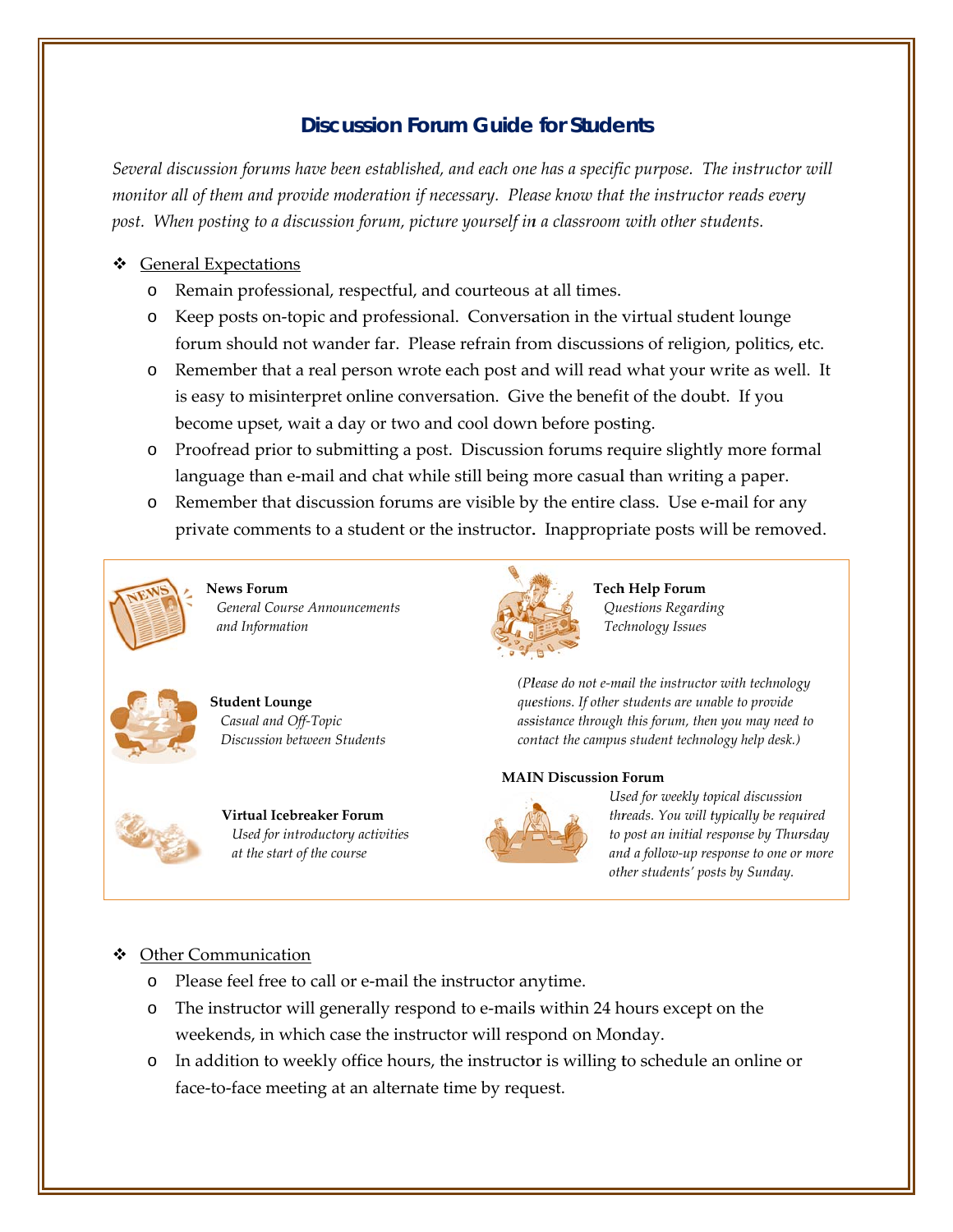## **PART 4: Discussion Forum Assessment**

|                                 |                            | 3                 | $\overline{2}$     |                    |
|---------------------------------|----------------------------|-------------------|--------------------|--------------------|
| Critical<br>Thinking            | Conveys significant depth  | Demonstrates      | Very little        | No evidence of     |
|                                 | of thought through         | some depth of     | original thought;  | critical thinking, |
|                                 | reflection and new ideas   | thought and may   | mostly             | synthesis, or      |
|                                 | supported by outside       | include new       | summarizes or      | reflection         |
|                                 | readings/resources         | ideas and/or      | restates           |                    |
|                                 | (optional: incorporates    | supporting        | information from   |                    |
|                                 | relevant multimedia)       | references        | assigned reading   |                    |
| Collaboration/                  | Participates actively by   | Responds to       | Mostly             | Does not respond   |
|                                 | responding to other        | other posts but   | superficial posts  | to other posts or  |
|                                 | posts and contributing     | may not serve to  | with little        | interact within    |
| Contribution                    | meaningful questions       | promote further   | engagement in      | the discussion     |
|                                 | and/or comments that       | discussion        | overall            | thread             |
|                                 | prompt further discussion  |                   | discussion         |                    |
| Promptness/<br><b>Deadlines</b> | Post(s) submitted on time  | Post(s) submitted | Post(s) submitted  | Post(s) submitted  |
|                                 | and early enough to        | 1-2 days late     | 3-4 days late      | 5+ days late       |
|                                 | engage further discussion  |                   |                    |                    |
| Organization                    | Well-organized; logical    | Mostly organized  | Little evidence of | Poorly written;    |
|                                 | sequence of ideas          | and logical       | structure          | disorganized       |
| Grammar &<br><b>Mechanics</b>   | No significant errors (two | 1-3 significant   | 4-6 significant    | Widespread         |
|                                 | or less minor instances)   | errors            | errors             | grammar and        |
|                                 |                            |                   |                    | mechanics errors   |

#### **Rubric – Student Participation in Online Discussion Forums**

# **PART 5: Management Issues and Strategies (Contingency Plan)**

#### Inactivity (group)

If a discussion begins to stall or lag, the facilitator may take on the role of a prompter and pose *open‐ended questions that elicit a substantive response.* 

## $\triangleleft$  Inactivity (individual)

*The facilitator may address lack of participation by contacting the student privately and determining if the issue is related to motivation, difficulty understanding the discussion prompt, or perhaps a technology problem. Students may become overwhelmed by a complex prompt or by a discussion thread that becomes too big. Another contributing issue may be intimidation or a concern for privacy within the online community.*